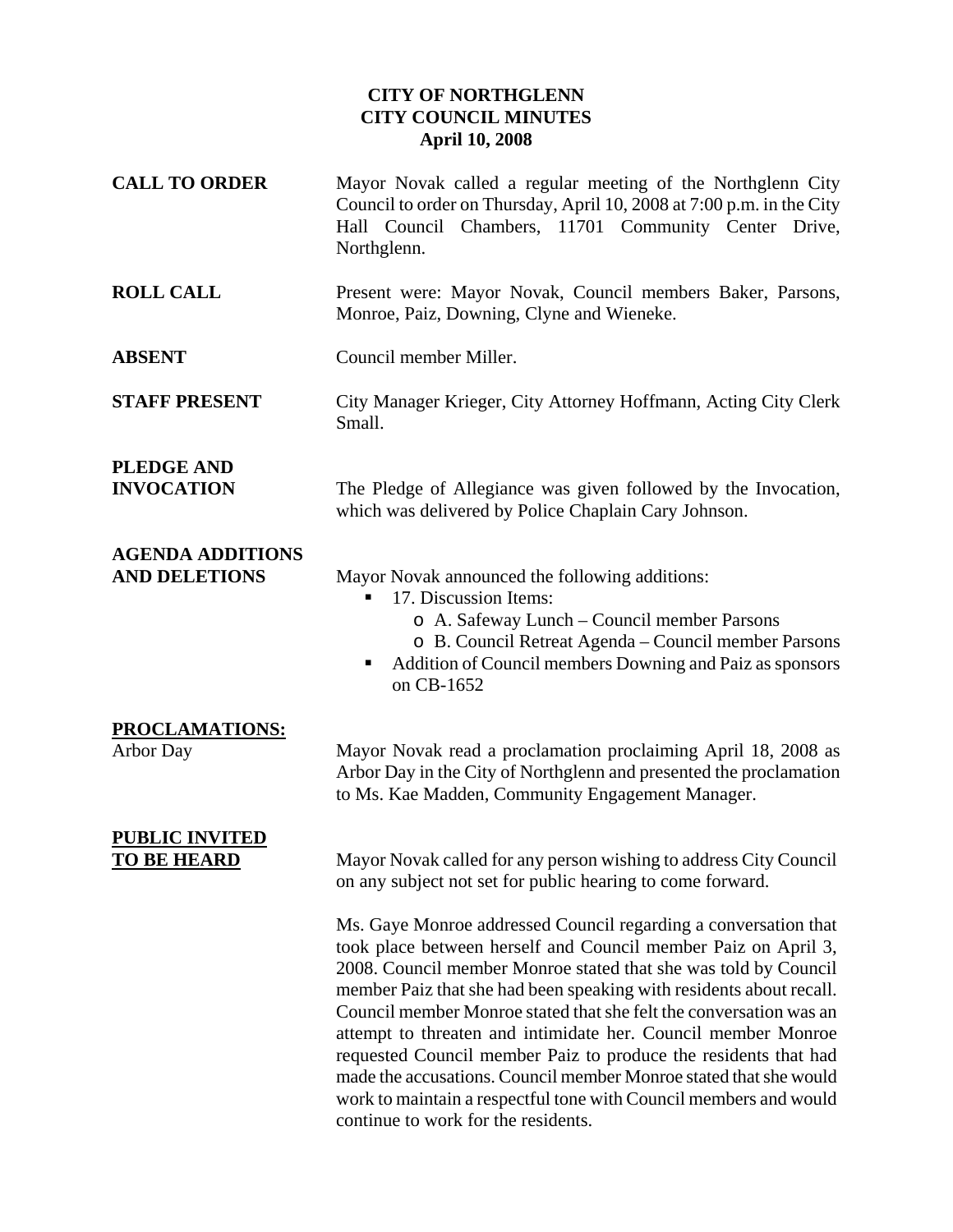|                                                                                               | Council member Paiz reported that she would respond to Council<br>member Monroe's statements during Council communications.                                                                                                                                                                                                                                       |
|-----------------------------------------------------------------------------------------------|-------------------------------------------------------------------------------------------------------------------------------------------------------------------------------------------------------------------------------------------------------------------------------------------------------------------------------------------------------------------|
| <b>FINANCIAL REPORT</b>                                                                       |                                                                                                                                                                                                                                                                                                                                                                   |
| Update                                                                                        | Mr. Brent Worthington, Finance Director, provided a financial report<br>for the period ending February 29, 2008. Mr. Worthington spoke<br>about revenue and expenditures for the General Fund, Water and<br>Wastewater Fund, and Sanitation Fund. Mr. Worthington reported on<br>fines and forfeitures, sales tax revenue and the City's investment<br>portfolio. |
|                                                                                               | Council member Baker inquired about a request for information<br>regarding the Sanitation Fund. There was discussion about the<br>Sanitation Fund and the balances in the Fund's accounts.                                                                                                                                                                        |
| <b>CONSENT AGENDA</b>                                                                         |                                                                                                                                                                                                                                                                                                                                                                   |
| <b>MOTION TO PASS</b>                                                                         | Council member Monroe <b>MOVED</b> and it was <b>SECONDED</b> by<br>Council member Paiz to approve the consent agenda.                                                                                                                                                                                                                                            |
| <b>MOTION PASSED</b>                                                                          | There was no discussion and the motion <b>PASSED</b> .<br>IN FAVOR - Novak, Baker, Parsons, Monroe, Paiz, Downing,<br>Clyne, Wieneke.<br><b>OPPOSED -</b><br>No one.<br>ABSENT -<br>Miller.                                                                                                                                                                       |
|                                                                                               | The following items were approved on the consent agenda:<br>Regular Meeting Minutes of March 27, 2008<br>ш<br>CR-62 – Historic Preservation Commission Appointment –<br>٠<br>Jerry Gavette                                                                                                                                                                        |
| <b>PUBLIC HEARINGS:</b>                                                                       |                                                                                                                                                                                                                                                                                                                                                                   |
| CB-1651 - Noxious                                                                             |                                                                                                                                                                                                                                                                                                                                                                   |
| <b>Weed Regulations</b>                                                                       | Acting City Clerk Small read the title.                                                                                                                                                                                                                                                                                                                           |
|                                                                                               | Mayor Novak invited anyone wishing to speak either "for" or<br>"against" CB-1651 to come forward. No one came forward and the<br>public hearing was declared closed.                                                                                                                                                                                              |
| <b>ORDINANCES:</b><br><b>Second Reading</b><br>$CB-1651 - Noxious$<br><b>Weed Regulations</b> |                                                                                                                                                                                                                                                                                                                                                                   |
| <b>MOTION TO PASS</b>                                                                         | Council member Parsons <b>MOVED</b> and it was <b>SECONDED</b> by<br>Council member Monroe to approve CB-1651 on second reading.                                                                                                                                                                                                                                  |
| <b>MOTION PASSED</b>                                                                          | There was no discussion and the motion PASSED.                                                                                                                                                                                                                                                                                                                    |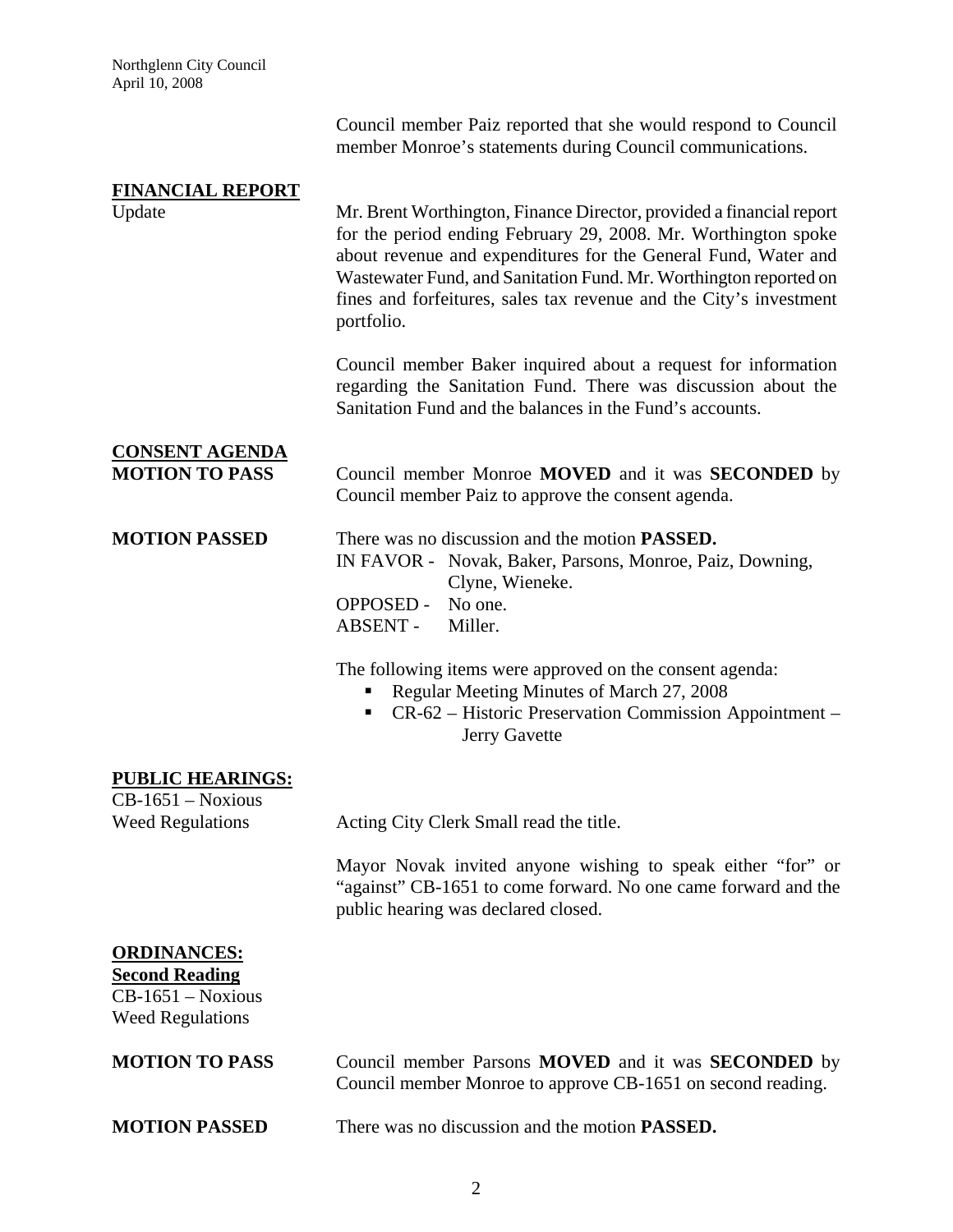|                                                                       | IN FAVOR - Novak, Baker, Parsons, Monroe, Paiz, Downing,<br>Clyne, Wieneke.<br>No one.<br><b>OPPOSED -</b>                                                                                                           |  |  |  |
|-----------------------------------------------------------------------|----------------------------------------------------------------------------------------------------------------------------------------------------------------------------------------------------------------------|--|--|--|
|                                                                       | ABSENT -<br>Miller.                                                                                                                                                                                                  |  |  |  |
| <b>ORDINANCES:</b><br><b>First Reading</b><br>CB-1652 – Reimbursement |                                                                                                                                                                                                                      |  |  |  |
|                                                                       | of Recall Election Expenses Acting City Clerk Small read the title.                                                                                                                                                  |  |  |  |
| <b>MOTION TO PASS</b>                                                 | Council member Clyne MOVED and it was SECONDED by<br>Council member Downing to approve CB-1652 on first reading.                                                                                                     |  |  |  |
| <b>FRIENDLY</b><br><b>AMENDMENT</b>                                   | A friendly amendment was accepted to amend Section $2-2-11(b)(3)$<br>by the addition of the language: "which shall include receipts."                                                                                |  |  |  |
| <b>MOTION PASSED</b>                                                  | There was discussion and the motion including the friendly<br>amendment PASSED.<br>IN FAVOR - Novak, Baker, Parsons, Monroe, Paiz, Downing,<br>Clyne, Wieneke.<br><b>OPPOSED -</b><br>No one.<br>ABSENT -<br>Miller. |  |  |  |
| Note:                                                                 | Acting City Clerk Small stated for the record that the public hearing<br>on CB-1652 would be held on April 24, 2008 in City Hall Council<br>Chambers.                                                                |  |  |  |
| <b>RESOLUTIONS:</b>                                                   |                                                                                                                                                                                                                      |  |  |  |
| CR-60 - Utility Bill<br>Printing and Mail Services                    | Acting City Clerk Small read the title.                                                                                                                                                                              |  |  |  |
| <b>MOTION TO PASS</b>                                                 | Council member Downing MOVED and it was SECONDED by<br>Council member Clyne to approve CR-60.                                                                                                                        |  |  |  |
| <b>MOTION PASSED</b>                                                  | There was discussion and the motion <b>PASSED</b> .<br>IN FAVOR - Novak, Baker, Parsons, Monroe, Paiz, Downing,<br>Clyne, Wieneke.<br><b>OPPOSED -</b><br>No one.<br>ABSENT-<br>Miller.                              |  |  |  |
| CR-63 - North Metro<br>Rail Corridor Quiet<br>Zone Administration     | Acting City Clerk Small read the title.                                                                                                                                                                              |  |  |  |
| <b>MOTION TO PASS</b>                                                 | Council member Monroe <b>MOVED</b> and it was <b>SECONDED</b> by<br>Council member Downing to approve CR-63.                                                                                                         |  |  |  |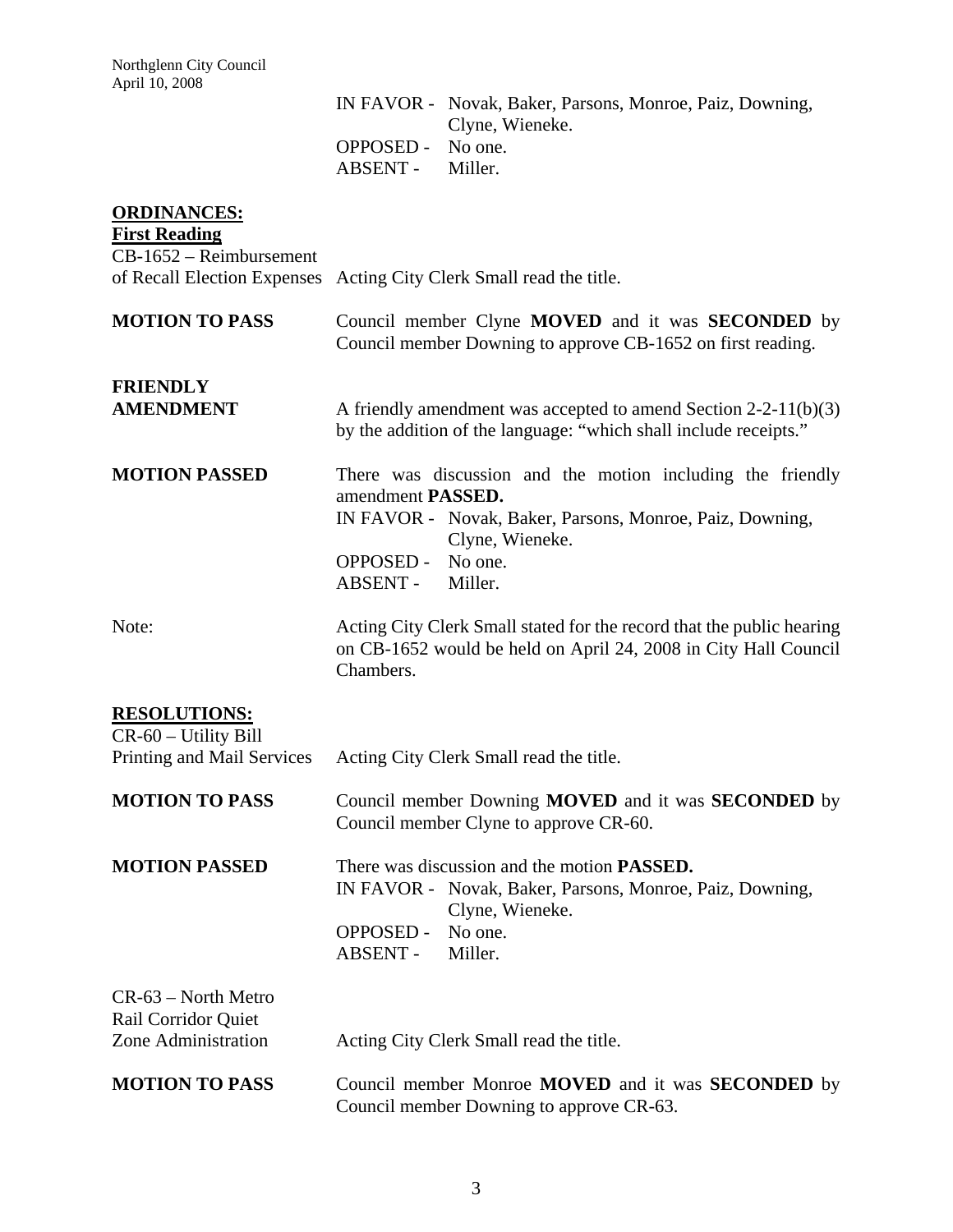Northglenn City Council April 10, 2008

| April 10, 2008<br><b>MOTION PASSED</b>                                               | There was discussion and the motion <b>PASSED</b> .<br>IN FAVOR - Novak, Baker, Parsons, Monroe, Paiz, Downing,<br>Clyne, Wieneke.<br>No one.<br><b>OPPOSED -</b><br>ABSENT -<br>Miller.                                                                                                                                                                                                                                                                                                                                                                                                                                                                                                                                                                                                                                                                                                                                                                                                                                                                                                                                                                                                                                                                                                                                                                                                                                                                                                       |  |
|--------------------------------------------------------------------------------------|------------------------------------------------------------------------------------------------------------------------------------------------------------------------------------------------------------------------------------------------------------------------------------------------------------------------------------------------------------------------------------------------------------------------------------------------------------------------------------------------------------------------------------------------------------------------------------------------------------------------------------------------------------------------------------------------------------------------------------------------------------------------------------------------------------------------------------------------------------------------------------------------------------------------------------------------------------------------------------------------------------------------------------------------------------------------------------------------------------------------------------------------------------------------------------------------------------------------------------------------------------------------------------------------------------------------------------------------------------------------------------------------------------------------------------------------------------------------------------------------|--|
| $CR-64 - City$ Clerk<br><b>Early Retirement</b>                                      | Acting City Clerk Small read the title.                                                                                                                                                                                                                                                                                                                                                                                                                                                                                                                                                                                                                                                                                                                                                                                                                                                                                                                                                                                                                                                                                                                                                                                                                                                                                                                                                                                                                                                        |  |
| <b>MOTION TO PASS</b>                                                                | Council member Parsons <b>MOVED</b> and it was <b>SECONDED</b> by<br>Council member Monroe to approve CR-64.                                                                                                                                                                                                                                                                                                                                                                                                                                                                                                                                                                                                                                                                                                                                                                                                                                                                                                                                                                                                                                                                                                                                                                                                                                                                                                                                                                                   |  |
| <b>MOTION PASSED</b>                                                                 | There was discussion and the motion PASSED.<br>IN FAVOR - Novak, Baker, Parsons, Monroe, Downing, Clyne,<br>Wieneke.<br><b>OPPOSED -</b><br>Paiz.<br>ABSENT - Miller.                                                                                                                                                                                                                                                                                                                                                                                                                                                                                                                                                                                                                                                                                                                                                                                                                                                                                                                                                                                                                                                                                                                                                                                                                                                                                                                          |  |
| <b>Action Item: Consideration</b><br>of CPAAAN, Inc.'s<br>Relationship with the City | Council member Wieneke spoke about the CPAAAN organization<br>and stated he would like staff to prepare an agreement between the<br>two entities. Council member Wieneke spoke about the list of<br>activities that CPAAAN assists the Police Department with and<br>stated that he would like to legitimatize the group's relationship with<br>the City to address items such as use of the volunteer car and<br>insurance. Council member Wieneke also stated that CPAAAN has<br>engaged in political activities, and stated that he would like<br>clarification on the duties and responsibilities of the non-profit<br>organization.<br>There were inquiries from Council about other agreements in place<br>with organizations such as the Community Foundation, and whether<br>or not the City contributes financially to those organizations and<br>CPAAAN.<br>City Manager Krieger spoke about agreements with non-profit<br>organizations and financial contributions made to the groups.<br>Council member Baker inquired about the memorandum of<br>understanding between the City of Northglenn and the Northglenn<br>Community Foundation.<br>Council member Paiz distributed copies of an email that had been<br>sent by Council member Monroe to members of the CPAAAN group<br>two years ago regarding Council member Miller. Council member<br>Paiz read email responses to the message sent by Council member<br>Monroe and expressed concern that reference was made in the |  |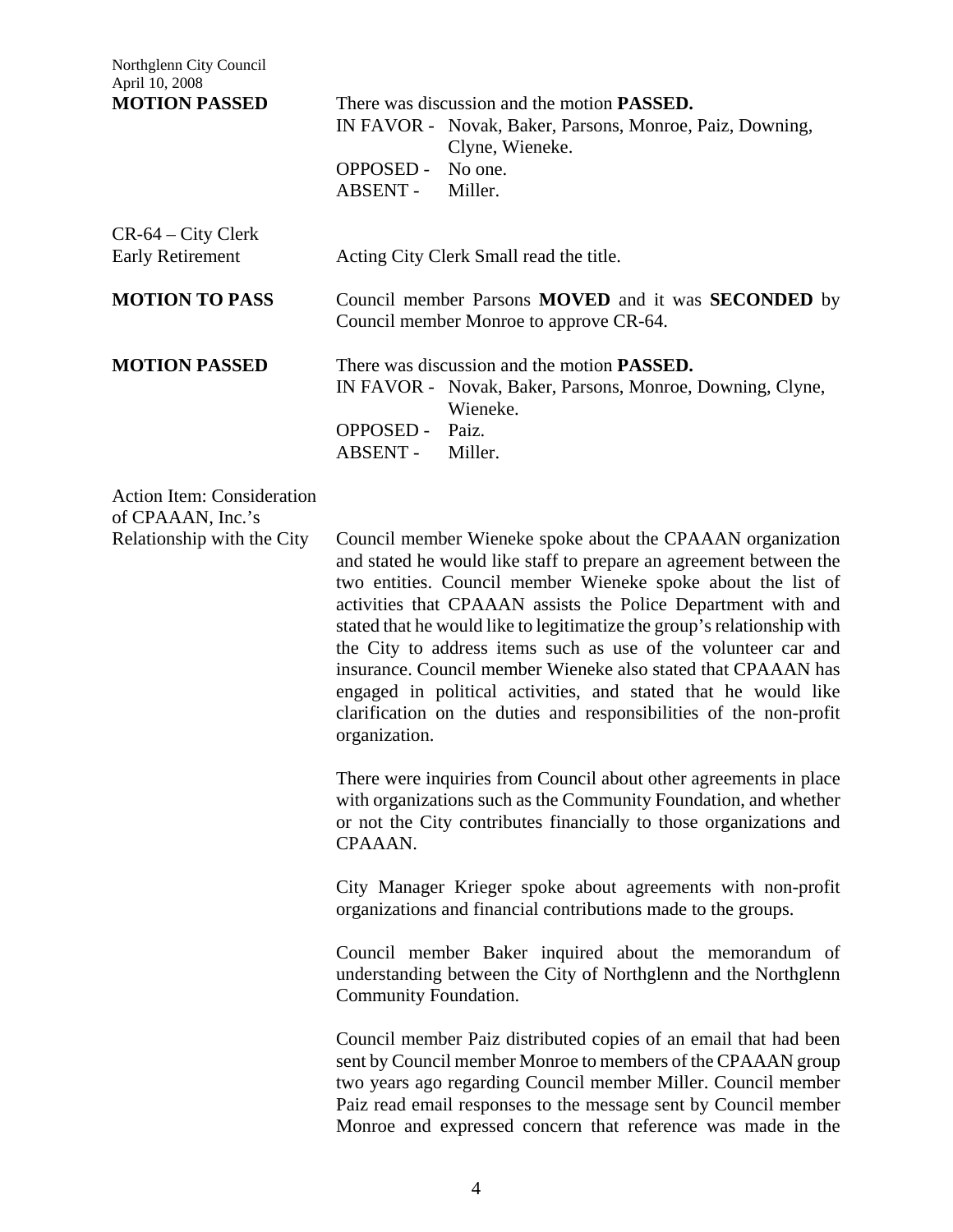message to utilize police services to obtain information regarding Council member Miller.

 Mayor Novak spoke about the political nature of issues and expressed concern about restricting individuals who are part of non-profit organizations from speaking on and being involved with political issues as citizens.

 There was discussion about the distinction between freedom of speech and the issue of using tax dollars to support views or to campaign for or against issues. There was also discussion about whether or not an informal agreement exists with CPAAAN, and specific rules that govern non-profit organizations.

 Council member Monroe stated that the email read by Council member Paiz was sent from her personal email account and stated that she was not representing CPAAAN when she sent the message.

 Council member Wieneke read a portion of the Internal Revenue Code relating to 501(c)3 organizations being prohibited from engaging in political activities.

## CPAAAN Agreement

**MOTION TO PASS** Council member Wieneke **MOVED** and it was **SECONDED** by Mayor Novak to direct staff to prepare an agreement in cooperation with CPAAAN leadership and the Police Department to establish a working relationship for the protection of both from the standpoint of liability and to also indicate responsibilities and rights, to be submitted to Council at a work session.

| <b>MOTION PASSED</b> |                   | There was discussion and the motion <b>PASSED</b> .     |
|----------------------|-------------------|---------------------------------------------------------|
|                      |                   | IN FAVOR - Novak, Baker, Parsons, Paiz, Downing, Clyne, |
|                      |                   | Wieneke.                                                |
|                      | OPPOSED - No one. |                                                         |
|                      | ABSENT - Miller.  |                                                         |
|                      | ABSTAIN - Monroe. |                                                         |
|                      |                   |                                                         |

## **COMMUNICATIONS**

COUNCIL Council member Clyne reported on the Planning Commission meeting and stated that the group had reviewed presentations from the Council study session.

> Mayor Novak reported that she and Council members Baker, Paiz, and Downing had attended the Odell Barry Roast and noted that the event was well attended. She reported that she had also attended the School District 12 Foundation dinner and would be attending the Metro Mayors and Commissioners Youth Awards event on Sunday.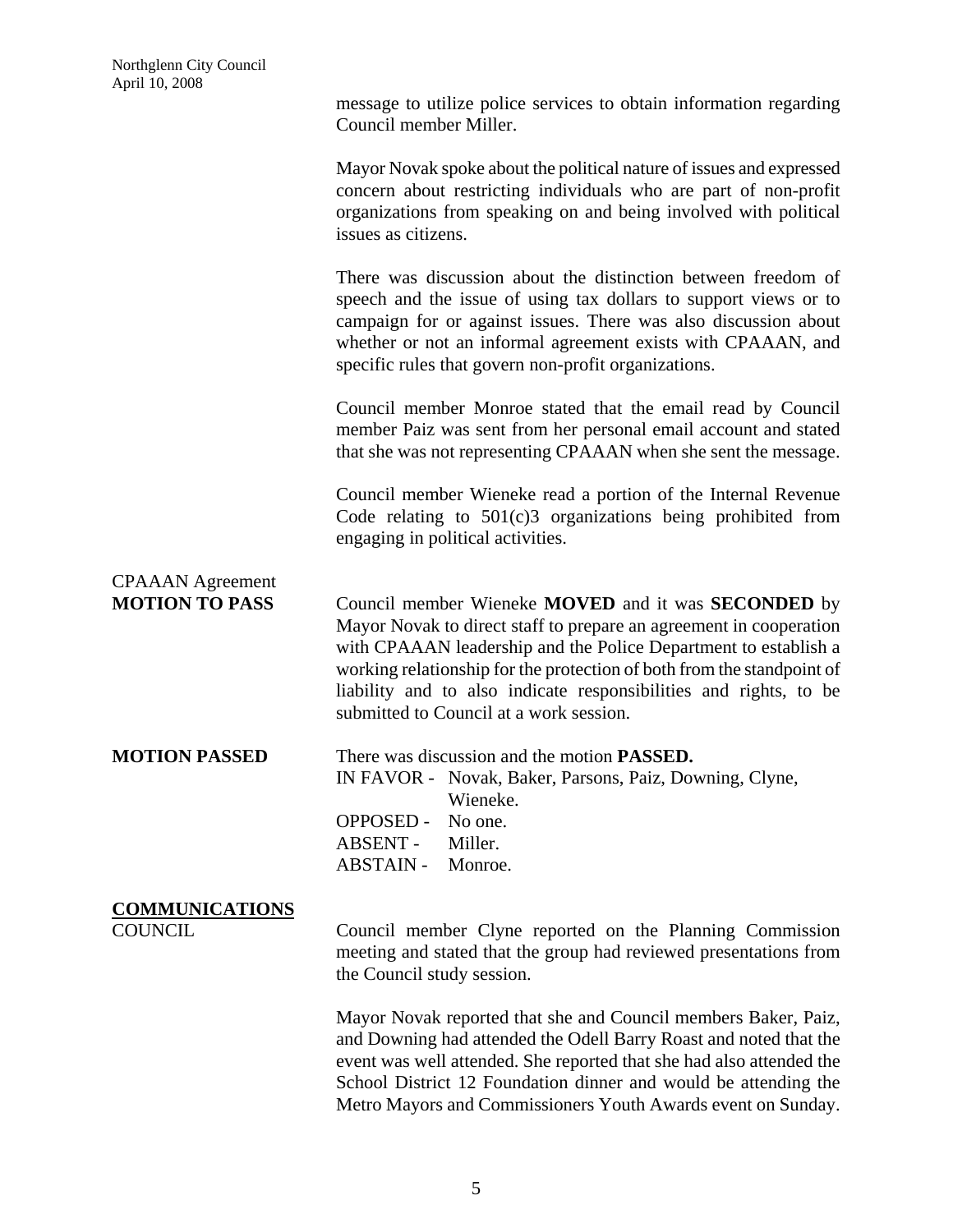| $A$ phi 10, 2000                          | Council member Paiz responded to Council member Monroe's<br>statements about the conversation that took place on April $3rd$ .<br>Council member Paiz spoke about the information she received from<br>residents and stated that she had approached Council member<br>Monroe to notify her of the information.                                                                                                |
|-------------------------------------------|---------------------------------------------------------------------------------------------------------------------------------------------------------------------------------------------------------------------------------------------------------------------------------------------------------------------------------------------------------------------------------------------------------------|
|                                           | Council member Monroe reported that she had attended the School<br>District 12 Foundation gala and also spoke about a resident she met<br>over a conversation on the National League of Cities (NLC).                                                                                                                                                                                                         |
|                                           | Council member Parsons reported on the Ward IV meeting that she<br>and Council member Wieneke held on Monday. She stated that<br>approximately 90 people attended and thanked staff for their help<br>with the meeting. Council member Parsons reported on the Arts and<br>Humanities Foundation and noted that the group would be meeting<br>tonight to select the sculptures for the Art on Parade program. |
|                                           | Council member Baker reported on a presentation he received at the<br>Fire Board meeting regarding training children on fire equipment.<br>Council member Baker also stated that he had inquired as to whether<br>or not CPAAAN had contacted the Fire District to provide services,<br>and reported that the group had not contacted the District.                                                           |
| <b>STAFF</b>                              | City Manager Krieger stated that the Memorandum of Understanding<br>between the City of Northglenn and the Northglenn Community<br>Foundation that Council member Baker inquired about earlier was<br>CR-53 and was approved by Council at the March 13, 2008 meeting.                                                                                                                                        |
|                                           | Mayor Novak reported that she had received a request from the Metro<br>North Chamber of Commerce asking the City to designate formal<br>representatives to the Chamber. There was discussion about the<br>representative assignments and Mayor Novak, Council member<br>Downing and Council member Parsons agreed to serve as the<br>representatives.                                                         |
| <b>DISCUSSION ITEMS:</b><br>Safeway Lunch | Council member Parsons stated that she had received inquiries about<br>the meeting that is being scheduled with Safeway representatives and<br>asked Council member Wieneke to clarify the purpose and<br>anticipated outcome of the meeting.                                                                                                                                                                 |
|                                           | Council member Wieneke spoke about past correspondence with<br>Safeway regarding the Malley Center, and stated that the purpose of<br>the meeting is to have a social opportunity to harness friends. Council<br>member Wieneke also stated that a meeting notice would be posted<br>for the event.                                                                                                           |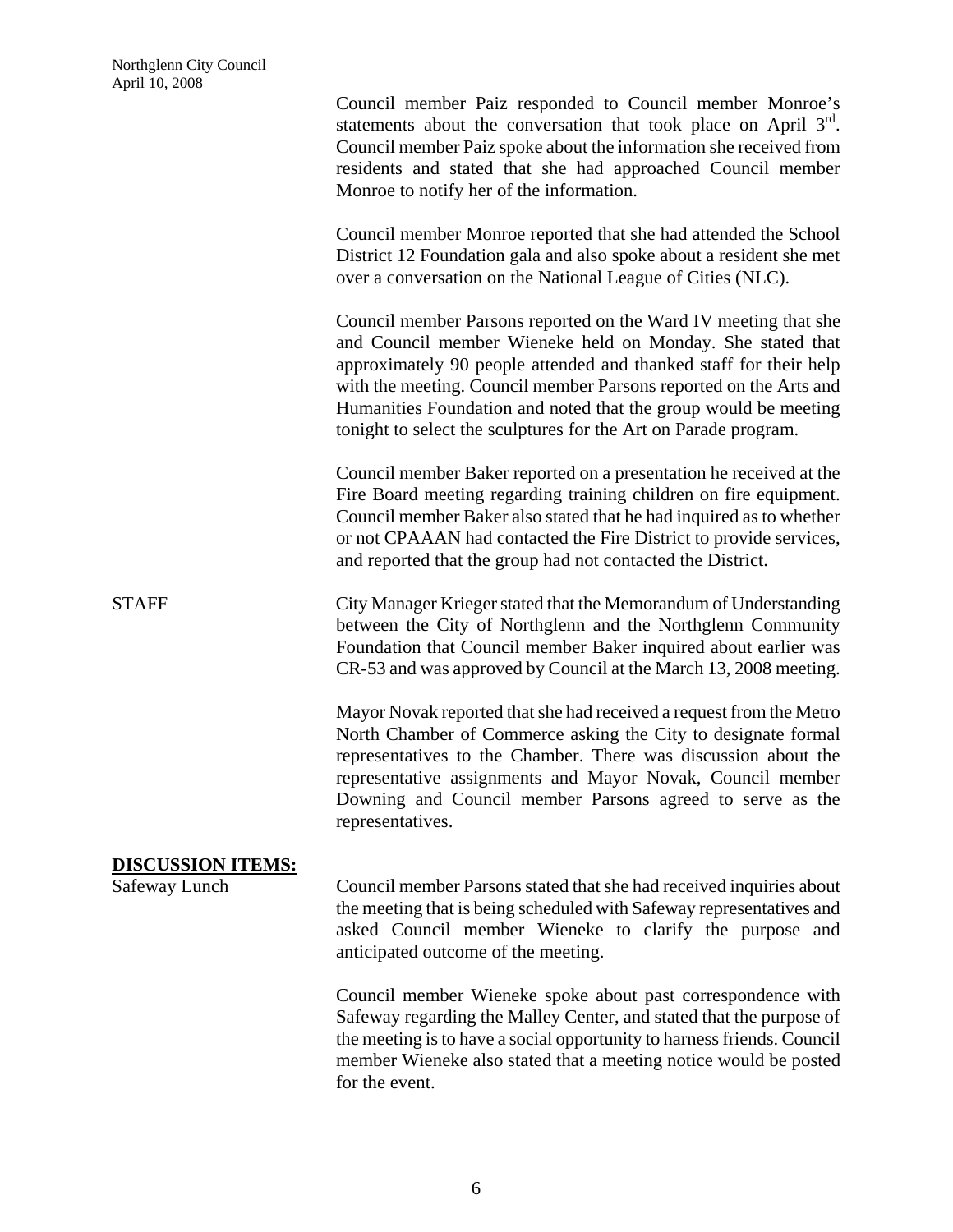Northglenn City Council April 10, 2008 Council member Baker spoke about meeting with Safeway to promote good will. Council Retreat Agenda Mayor Novak stated that a Council retreat had been scheduled for April  $24<sup>th</sup>$  and  $25<sup>th</sup>$  and spoke about the items that had been established for discussion at the retreat. There was discussion on the logistics of the retreat, the inclusion of staff, and Council interviews with the facilitator. It was the consensus of Council to hold the retreat at the CML offices from 9:00 a.m. to 4:00 p.m. both days and to proceed with conducting Council interviews with the facilitator, Mr. Lyle Sumek, prior to the retreat. It was also the consensus of Council to have staff prepare information on the Capital Improvements Program for the meetings, and to have staff attend the retreat on Friday, April  $25<sup>th</sup>$ . **PUBLIC INVITED TO BE HEARD** Mayor Novak invited any member of the public wishing to speak on any subject to come forward. Mr. Dallas Briggs spoke to Council about the Clean Sweep Program. Mr. Briggs provided a handout detailing his evaluation of the program and code enforcement efforts, and asked Council to continue the Clean Sweep Program. Mr. John Monroe, CPAAAN President, spoke to Council about the CPAAAN organization. Mr. Monroe stated they are a group of volunteers, and spoke about the services that they provide to the City. Mr. Monroe spoke about events they assist with, awards they have received for their contributions, and the number of volunteer hours provided by CPAAAN. Mr. Monroe addressed the statements made regarding the organization engaging in political activities and asked Council member Wieneke to provide proof regarding the accusations. Mr. Monroe stated that they would continue their work in the City and asked for Council's support. Mayor Novak asked everyone to refrain from engaging in a debate at this time. Council member Baker inquired about Mr. Monroe's representation. Mr. Monroe clarified that he is representing the CPAAAN organization tonight. Council member Downing clarified that CPAAAN is an acronym for the Citizens' Police Academy Alumni Association of Northglenn, and

stated that she feels it is a worthwhile organization.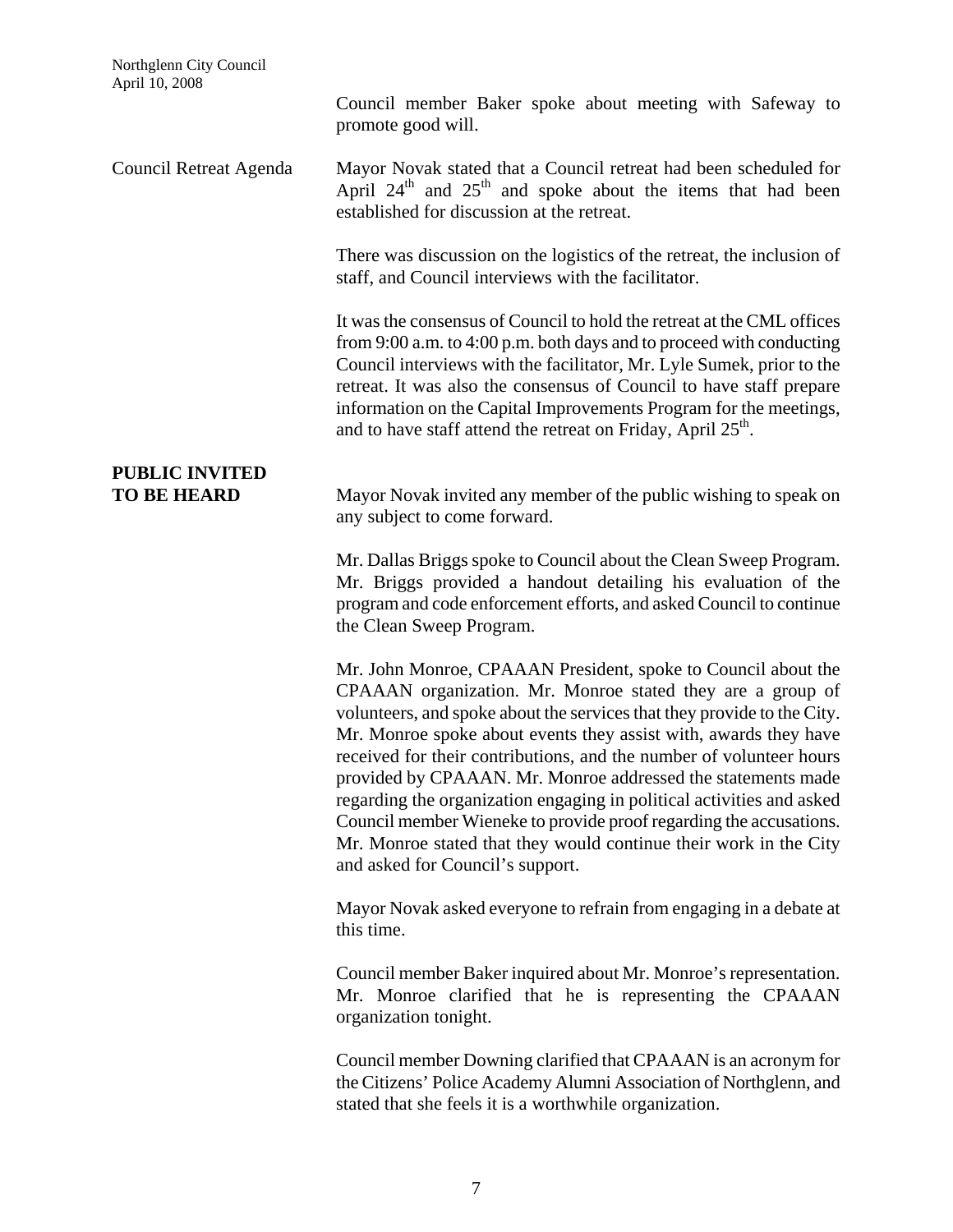Mr. Chris DeMay, Ward IV, spoke about his observations of Council during regular and study session meetings. Mr. DeMay expressed concern about Council's behavior and stated that he feels Council should put the residents first and start working together on important issues.

 Ms. Robin Barela, Ward III, stated that she is dissatisfied with the way Council is handling issues. Ms. Barela stated that she is a member of CPAAAN and spoke about the statements made tonight regarding individual members of the group being unable to engage in political activity. Ms. Barela spoke about the use of personal email messages and stated that she has remained a resident of Northglenn because of the CPAAAN organization.

 Ms. Mary Davis stated that she is an original member of CPAAAN and spoke about the reasons the organization was created. Ms. Davis expressed concern about the issues raised with the organization and stated that the volunteers do a good job for the City.

 Mr. Bob McCoy, Ward IV, inquired about the procedure for obtaining a formal response from Council. Mr. McCoy addressed the Citizens' Affairs Board and spoke about the establishment of the Board, its function and membership. Mr. McCoy inquired about the eligibility of the members and whether or not the Board could exist without a fully appointed membership. Mr. McCoy also spoke about the Board's process and stated that he feels it would not be proper for members of the Board to approach City staff to accomplish tasks.

 Mayor Novak stated that the Citizens' Affairs Board issues would be addressed at next Council meeting.

 Mr. McCoy also spoke to Council about the views expressed tonight regarding the CPAAAN organization, and spoke about his perception of individuals who are members of organizations when they make political statements.

 Ms. Jan DeMay asked the City to focus on current issues such as redevelopment and stated that she would like to hear what Council is doing for the City as opposed to hearing what they are against. Ms. DeMay also spoke about transparency in government.

 Ms. Becky Brown, Ward II, thanked Council for their service and stated that she watches the Council meetings on Channel 8. Ms. Brown stated that she is disappointed in the way that Council members have spoken to each other tonight and expressed her displeasure of living in Northglenn because of the negative issues.

**ADJOURNMENT** The City Council meeting adjourned at 8:52 p.m.